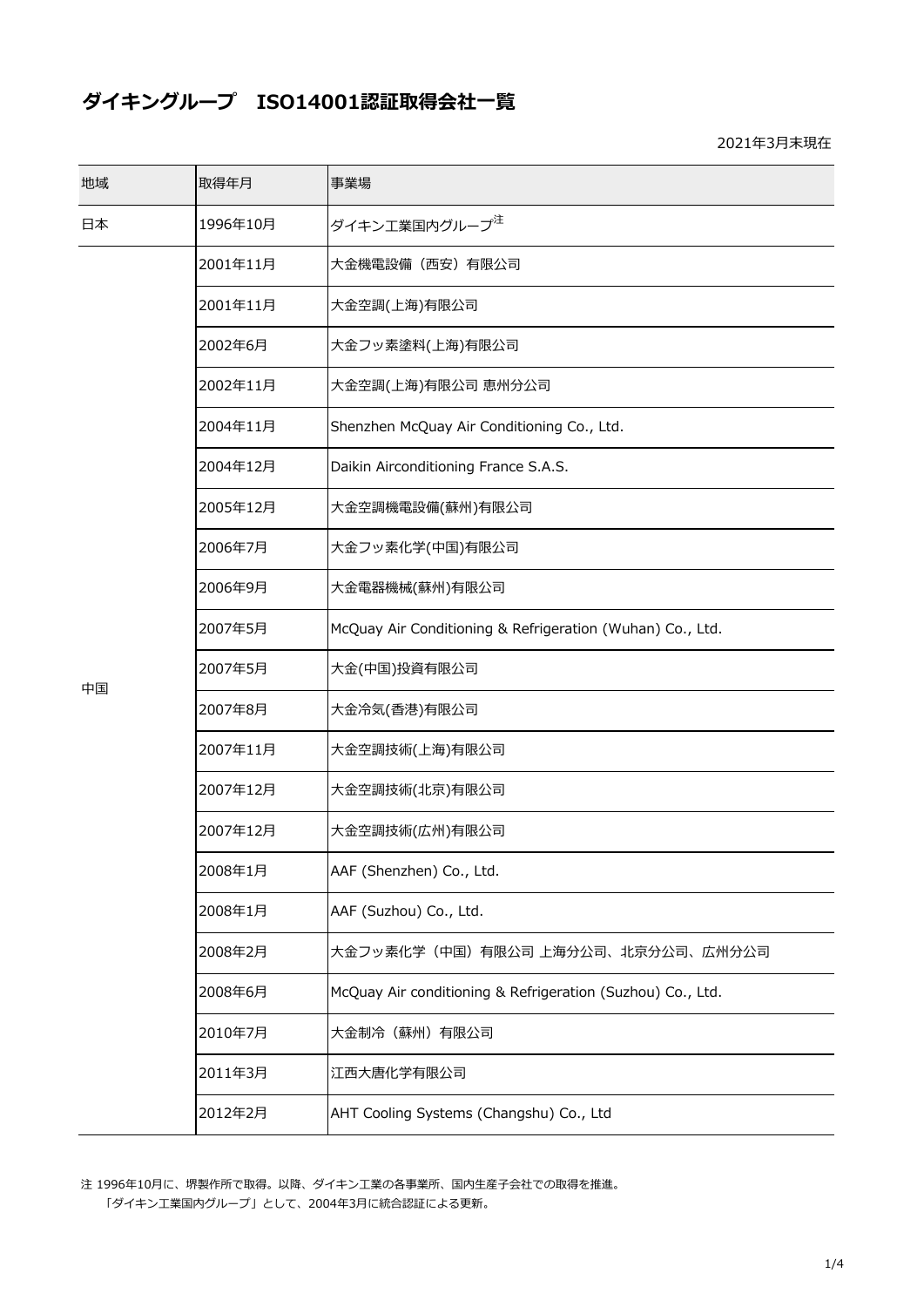| 地域            | 取得年月     | 事業場                                                     |
|---------------|----------|---------------------------------------------------------|
| アジア、<br>オセアニア | 1998年2月  | Daikin Industries (Thailand) Ltd.                       |
|               | 2004年1月  | Daikin Airconditioning (Thailand) Ltd.                  |
|               | 2004年12月 | Daikin Compressor Industries Ltd.                       |
|               | 2005年1月  | Siam Daikin Sales Co., Ltd.                             |
|               | 2005年3月  | Daikin Trading (Thailand) Ltd.                          |
|               | 2005年3月  | Daikin Airconditioning (Singapore) Pte. Ltd.            |
|               | 2005年4月  | Daikin Asia Servicing Pte. Ltd.                         |
|               | 2006年10月 | Daikin Australia Pty., Ltd.                             |
|               | 2006年12月 | Daikin Airconditioning India Pvt. Ltd.                  |
|               | 2007年3月  | Daikin Electronic Devices Malaysia Sdn. Bhd.            |
|               | 2007年8月  | Daikin Airconditioning (Malaysia) Sdn., Bhd.            |
|               | 2008年11月 | Daikin Research & Development Malaysia Sdn., Bhd.       |
|               | 2009年1月  | American Air Filter Manufacturing Sdn Bhd               |
|               | 2009年3月  | Daikin Steel Malaysia Sdn., Bhd.                        |
|               | 2009年8月  | Daikin Refrigeration Malaysia Sdn., Bhd.                |
|               | 2012年8月  | Daikin Airconditioning India Pvt. Ltd. (Neemrana Plant) |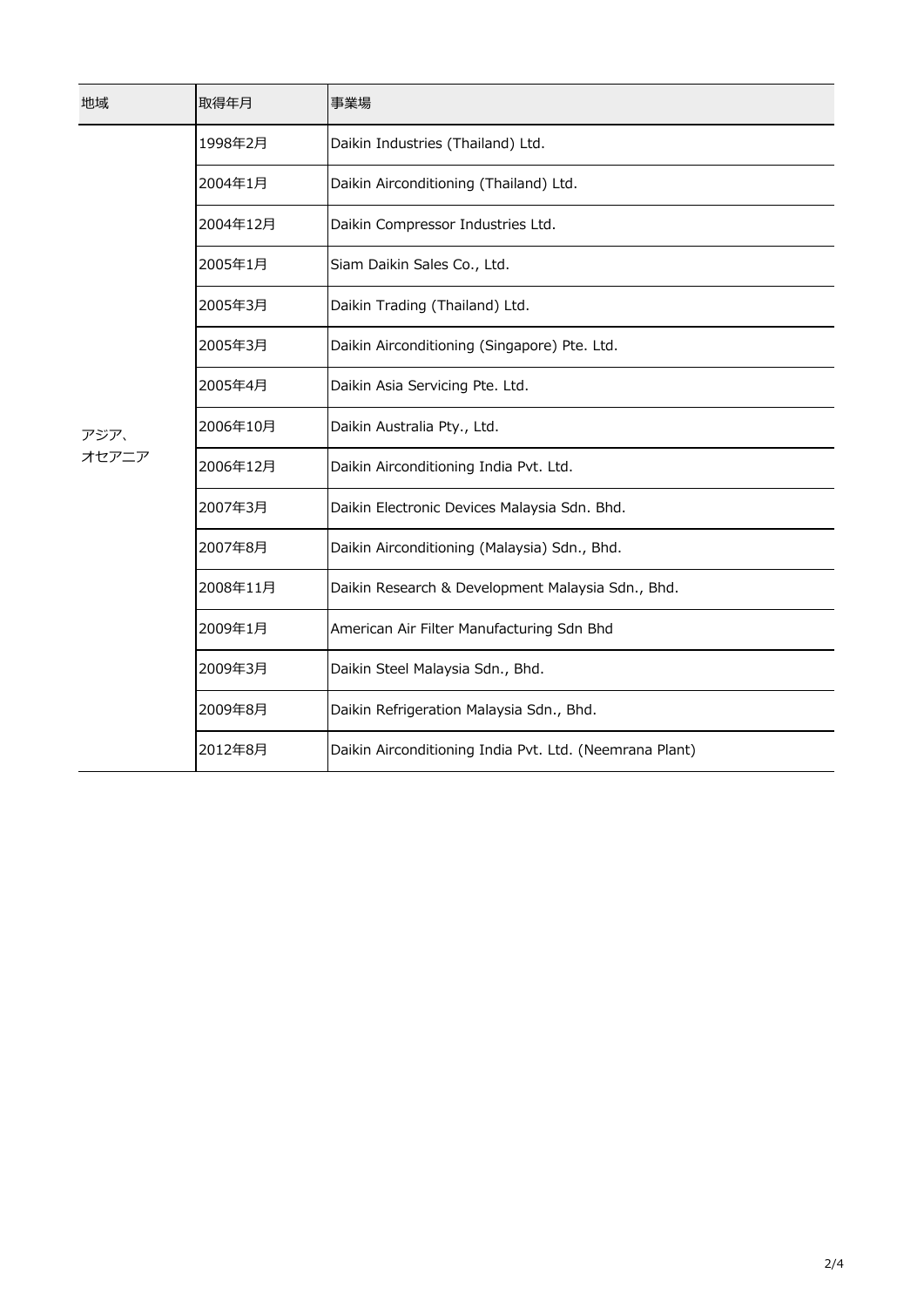| 地域 | 取得年月     | 事業場                                                |
|----|----------|----------------------------------------------------|
| 欧州 | 1998年2月  | Daikin Europe N.V.                                 |
|    | 2000年11月 | AHT Cooling Systems (Austria)                      |
|    | 2004年1月  | Daikin Chemical Netherlands B.V.                   |
|    | 2004年1月  | Daikin Airconditioning Germany GmbH                |
|    | 2004年6月  | Daikin Airconditioning Spain S.A.                  |
|    | 2005年1月  | Daikin Airconditioning Central Europe Handels GmbH |
|    | 2005年2月  | Daikin Airconditioning Poland Sp. zo.o             |
|    | 2005年2月  | Daikin Airconditioning Italy S.p.A                 |
|    | 2005年4月  | Daikin Airconditioning Belgium N.V.                |
|    | 2005年12月 | Daikin Airconditioning U.K., Ltd.                  |
|    | 2006年1月  | Daikin Chemical France S.A.S.                      |
|    | 2006年6月  | Daikin Industries Czech Republic s.r.o.            |
|    | 2007年5月  | Heroflon S.p.A.                                    |
|    | 2008年6月  | Daikin Chemical Europe GmbH                        |
|    | 2008年7月  | Daikin Device Czech Republic s.r.o.                |
|    | 2008年9月  | Daikin Airconditioning Portugal S.A.               |
|    | 2009年1月  | Daikin Airconditioning Greece S.A.                 |
|    | 2009年10月 | Daikin Manufacturing Germany GmbH                  |
|    | 2010年1月  | J&E Hall Limited (United Kingdom)                  |
|    | 2010年1月  | Daikin Applied Europe                              |
|    | 2010年1月  | AAF-Limited (United Kingdom)                       |
|    | 2010年10月 | AAF Internation sro (Slovakia)                     |
|    | 2011年3月  | Daikin Airconditioning Netherlands B.V.            |
|    | 2012年3月  | AAF S.A.(Spain)                                    |
|    | 2015年5月  | Daikin Refrigerants Frankfurt GmbH                 |